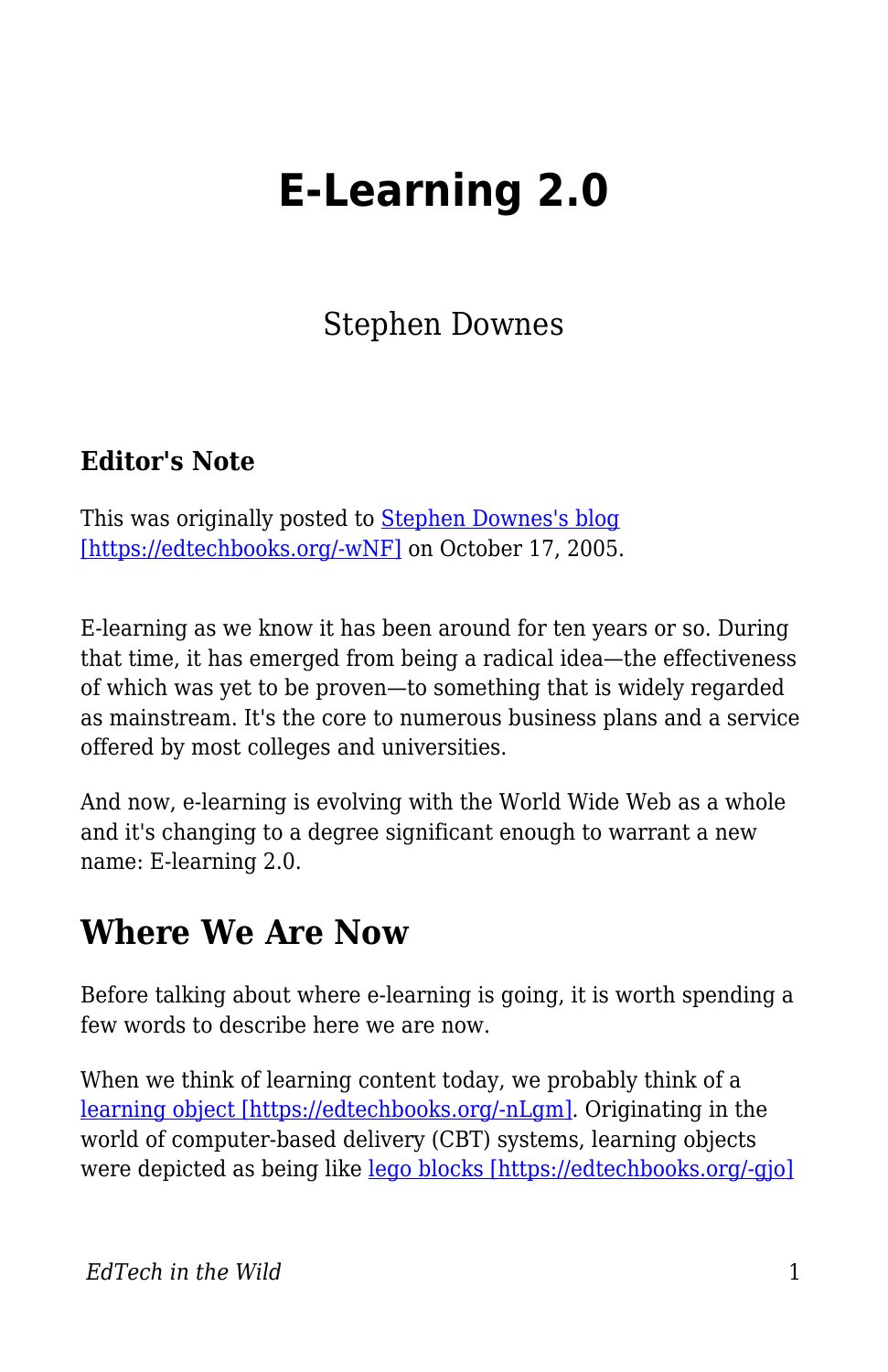or [atoms \[https://edtechbooks.org/-pPc\]](http://www.reusability.org/read), little bits of content that could be put together or organized. Standards bodies have refined the concept of learning objects into a [rigorous form](http://ltsc.ieee.org/wg12) [\[http://ltsc.ieee.org/wg12\]](http://ltsc.ieee.org/wg12) and have provided specifications on how to sequence and organize these bits of content into [courses](http://www.imsglobal.org/learningdesign) [\[https://edtechbooks.org/-CVBg\]](http://www.imsglobal.org/learningdesign) and package them for [delivery](http://www.intrallect.com) [\[http://www.intrallect.com\]](http://www.intrallect.com) as though they were books or training manuals.

Today, e-learning mainly takes the form of online courses. From the resources distributed by MIT's [OpenCourseware project](http://ocw.mit.edu/index.html) [\[http://ocw.mit.edu/index.html\]](http://ocw.mit.edu/index.html) to the design of learning materials in [Rice's Connexions project \[https://edtechbooks.org/-BFs\]](http://cnx.rice.edu/content/col10208/latest) to the offerings found from colleges and universities everywhere, the course is the basic unit of organization.

As a consequence, the dominant learning technology employed today is a type of system that organizes and delivers online courses—the learning management system (LMS). This piece of software has become almost ubiquitous in the learning environment; companies such as WebCT, Blackboard, and Desire2Learn have installed products at thousands of universities and colleges and are used by tens of thousands of instructors and students. The learning management system takes learning content and organizes it in a standard way, as a course divided into modules and lessons, supported with quizzes, tests and discussions, and in many systems today, integrated into the college or university's student information system.

In general, where we are now in the online world is where we were before the beginning of e-learning [\[1\] \[https://edtechbooks.org/-AaE\].](http://www.usask.ca/education/coursework/802papers/mergel/brenda.htm) Traditional theories of distance learning, of (for example) transactional distance, [as described by Michael G. Moore](http://www.ed.psu.edu/acsde/deos/deosnews/deosnews1_25.asp) [\[https://edtechbooks.org/-AMx\]](http://www.ed.psu.edu/acsde/deos/deosnews/deosnews1_25.asp), have been adapted for the online world. Content is organized according to this traditional model and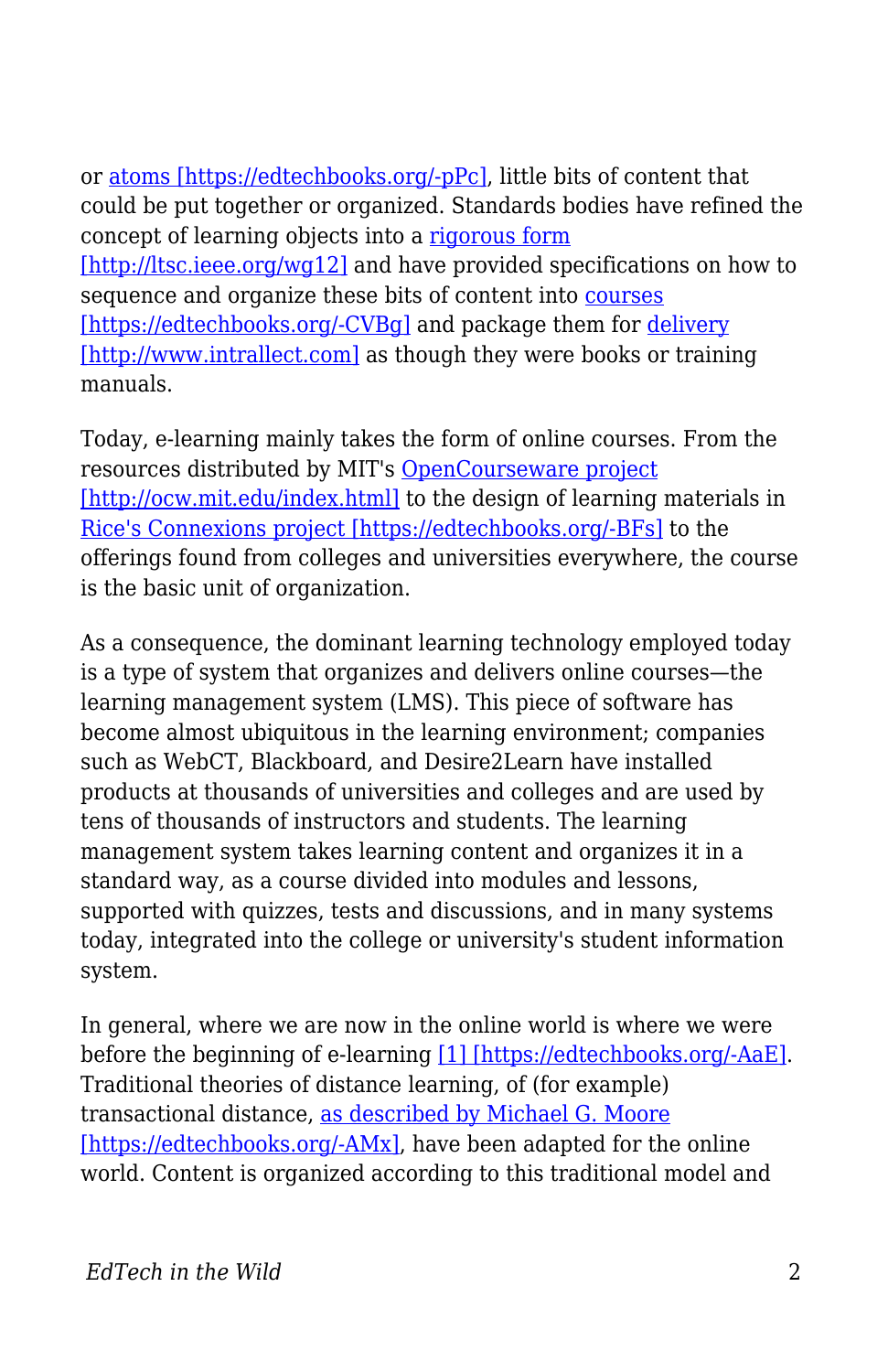delivered either completely online or in conjunction with more traditional seminars, to cohorts of students, led by an instructor, following a specified curriculum to be completed at a predetermined pace.

## **Trends**

As we approach the halfway mark of the new millennium's first decade, the nature of the Internet, and just as importantly, the people using the Internet, has begun to change. These changes are sweeping across entire industries as a whole and are not unique to education; indeed, in many ways education has lagged behind some of these trends and is just beginning to feel their wake.

One trend that has captured the attention of numerous pundits is the changing nature of Internet users themselves. Sometimes called "digital natives" and sometimes called "n-gen," these new users approach work, learning and play in new ways [\[2\]](http://www.growingupdigital.com) [\[https://edtechbooks.org/-yZc\].](http://www.growingupdigital.com)

They absorb information quickly, in images and video as well as text, from multiple sources simultaneously. They operate at ["twitch speed,"](http://www.games2train.com/site/html/article.html) [\[https://edtechbooks.org/-VDo\]](http://www.games2train.com/site/html/article.html) expecting instant responses and feedback. They prefer random "on-demand" access to media, expect to be in constant communication with their friends (who may be next door or around the world), and they are as likely to create their own media (or download someone else's) as to purchase a book or a CD [\[3\]](http://www.apple.com/au/education/digitalkids/disconnect/landscape.html) [\[https://edtechbooks.org/-zts\]](http://www.apple.com/au/education/digitalkids/disconnect/landscape.html).

The manner in which this new generation of users is changing markets is captured evocatively in a document called *[The Cluetrain](http://www.cluetrain.com) [Manifesto](http://www.cluetrain.com)* [\[http://www.cluetrain.com\]](http://www.cluetrain.com). First posted online in April 1999, the document begins with the declaration that "markets are conversations" and continues with a redefinition of the relation between producer and consumer. "Markets are getting smarter, more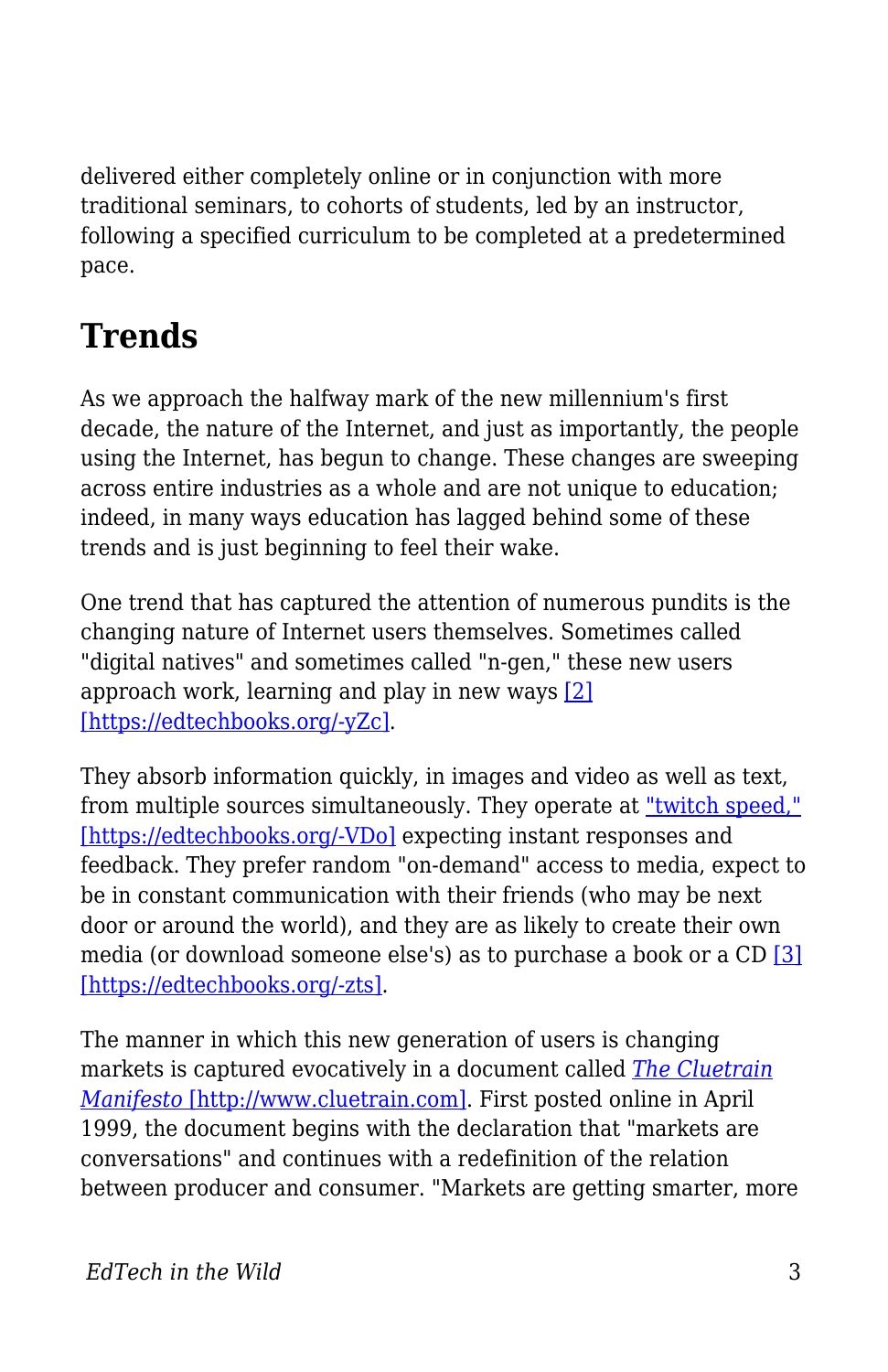informed, more organized… People in networked markets have figured out that they get far better information and support from one another than from vendors." Jay Cross, writing in the same vein, talks about the "augmented learner" and the "hyper-organization" [\[4\]](http://internettime.pa.v4.breezecentral.com/p20304607) [\[https://edtechbooks.org/-fGu\].](http://internettime.pa.v4.breezecentral.com/p20304607)

In learning, these trends are manifest in what is sometimes called "learner-centered" or "student-centered" design. This is more than just adapting for different learning styles or allowing the user to change the font size and background color; it is the placing of the control of learning itself into the hands of the learner [\[5\]](http://pdonline.ascd.org/pd_online/dol02/1992marzano_chapter1.html) [\[https://edtechbooks.org/-XLz\].](http://pdonline.ascd.org/pd_online/dol02/1992marzano_chapter1.html)

"The changing demographics of the student population and the more consumer/client-centered culture in today's society have provided a climate where the use of student-centered learning is thriving" [\[6\]](http://www.aishe.org/readings/2005-1/oneill-mcmahon-Tues_19th_Oct_SCL.html) [\[https://edtechbooks.org/-mLP\].](http://www.aishe.org/readings/2005-1/oneill-mcmahon-Tues_19th_Oct_SCL.html) Learning is characterized not only by greater autonomy for the learner, but also a greater emphasis on active learning, with creation, communication and participation playing key roles, and on changing roles for the teacher, indeed, even a collapse of the distinction between teacher and student altogether [\[7\] \[https://edtechbooks.org/-xIT\].](http://www.downes.ca/cgi-bin/website/view.cgi?dbs=Article&key=1120241890)

Taking this approach even further is George Siemens's *[Connectivism](http://www.elearnspace.org/Articles/connectivism.htm)* [\[https://edtechbooks.org/-zKa\]](http://www.elearnspace.org/Articles/connectivism.htm). "We derive our competence," writes Siemens, "from forming connections... Chaos is a new reality for knowledge workers... Unlike constructivism, which states that learners attempt to foster understanding by meaning-making tasks, chaos states that the meaning exists— the learner's challenge is to recognize the patterns which appear to be hidden. Meaning-making and forming connections between specialized communities are important activities." Readers of Douglas Rushkoff's Cyberia will recognize a similar theme as knowledge-working is no longer thought of as the gathering and accumulation of facts, but rather, the riding of waves in a dynamic environment [\[8\] \[https://edtechbooks.org/-wgz\].](http://www.voidspace.org.uk/cyberpunk/cyberia.shtml)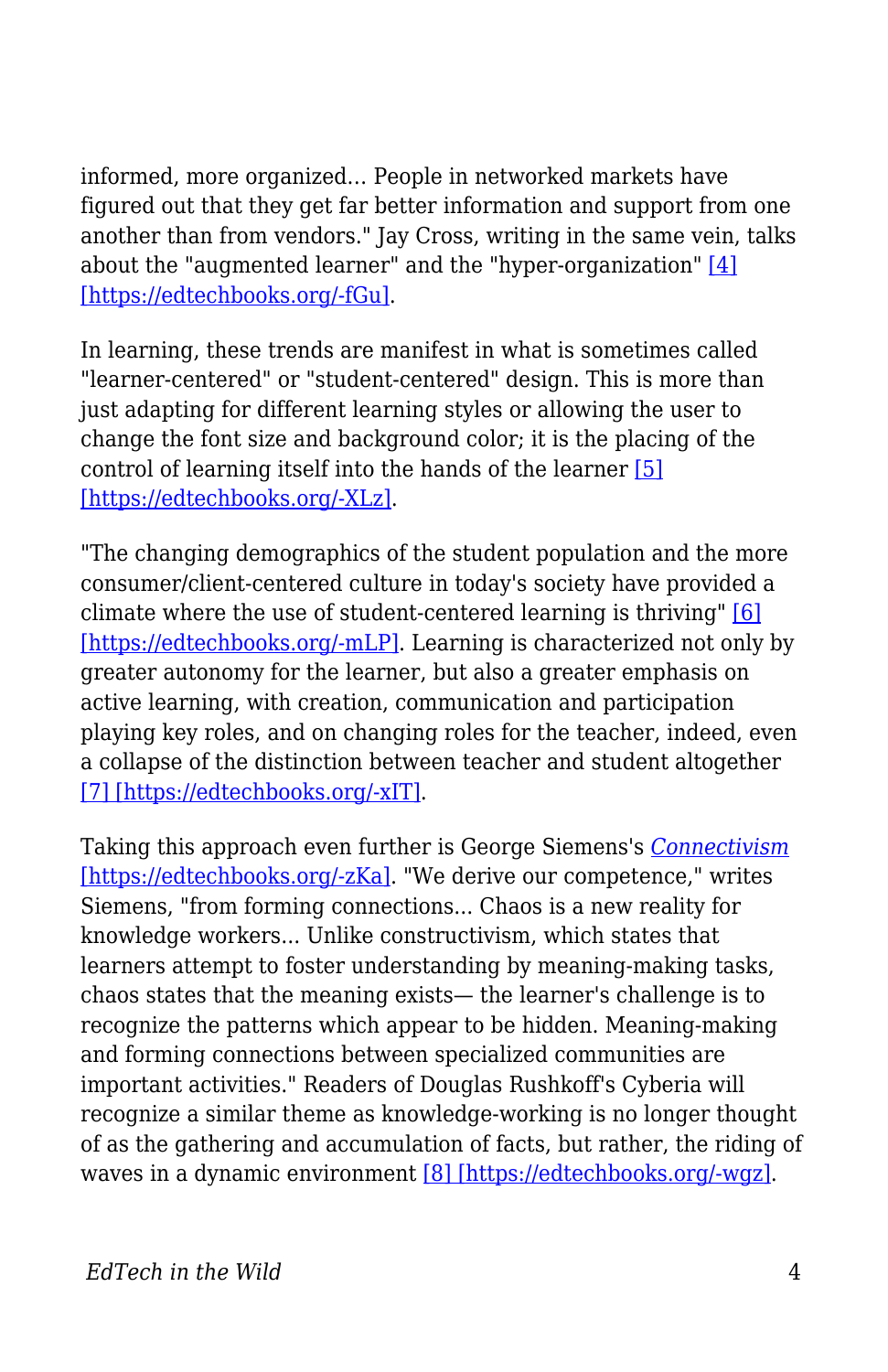The breaking down of barriers has led to many of the movements and issues we see on today's Internet. File-sharing, for example, evolves not of a sudden criminality among today's youth but rather in their pervasive belief that information is something meant to be shared. This belief is manifest in such things as [free and open-source software](http://www.fsf.org) [\[http://www.fsf.org\]](http://www.fsf.org), [Creative Commons licenses](http://creativecommons.org) [\[http://creativecommons.org\]](http://creativecommons.org) for content, and [open access](http://www.soros.org/openaccess) [\[https://edtechbooks.org/-gKi\]](http://www.soros.org/openaccess) to scholarly and other works. Sharing content is not considered unethical; indeed, the hoarding of content is viewed as antisocial [\[9\] \[https://edtechbooks.org/-hkr\]](http://www.downes.ca/cgi-bin/website/view.cgi?dbs=Article&key=1041806822). And open content is viewed not merely as nice to have but essential for the creation of the sort of learning network described by Siemens [\[10\]](http://www.downes.ca/dwiki/?id=Reusable+Media%2C+Social+Software+and+Openness+in+Education) [\[https://edtechbooks.org/-kib\].](http://www.downes.ca/dwiki/?id=Reusable+Media%2C+Social+Software+and+Openness+in+Education)

Numerous writers, even, have called for what is often referred to as the "open society." Tapscott, for example, writes about ["the](http://www.nplc.com/pdf/Tapscott_TransparentBurger.pdf) [transparent burger" \[https://edtechbooks.org/-VfC\]](http://www.nplc.com/pdf/Tapscott_TransparentBurger.pdf) and ["the naked](http://www.nakedcorporation.com) [corporation." \[https://edtechbooks.org/-aVc\]](http://www.nakedcorporation.com) Mougayar tells us that "the future organization is an ["open corporation."](http://edit.mougayar.com/OpenCorporation) [\[https://edtechbooks.org/-cTM\]](http://edit.mougayar.com/OpenCorporation) And in a widely popular online essay Rob Paterson asked, "Is not the new "big idea" of our time to disintermediate the institutional middleman and to enable direct relationships? Are supermarkets eternal? Do we need factory universities to learn? Is our health dependent on a doctor? Is the news what we see on TV?" [\[11\] \[https://edtechbooks.org/-akc\]](http://smartpei.typepad.com/robert_patersons_weblog/2005/02/going_home_our_.html).

In short, the structures and organization that characterized life prior to the Internet are breaking down. Where intermediaries, such as public relations staff, journalists or professors, are not needed, they are disregarded. Consumers are talking directly to producers, and more often than not, demanding and getting new standards of accountability and transparency. Often, they inform the productive process itself, and in many cases, replace it altogether. Passive has become active. Disinterested has become engaged. The new Internet user may not vote, but that is only because the vote is irrelevant when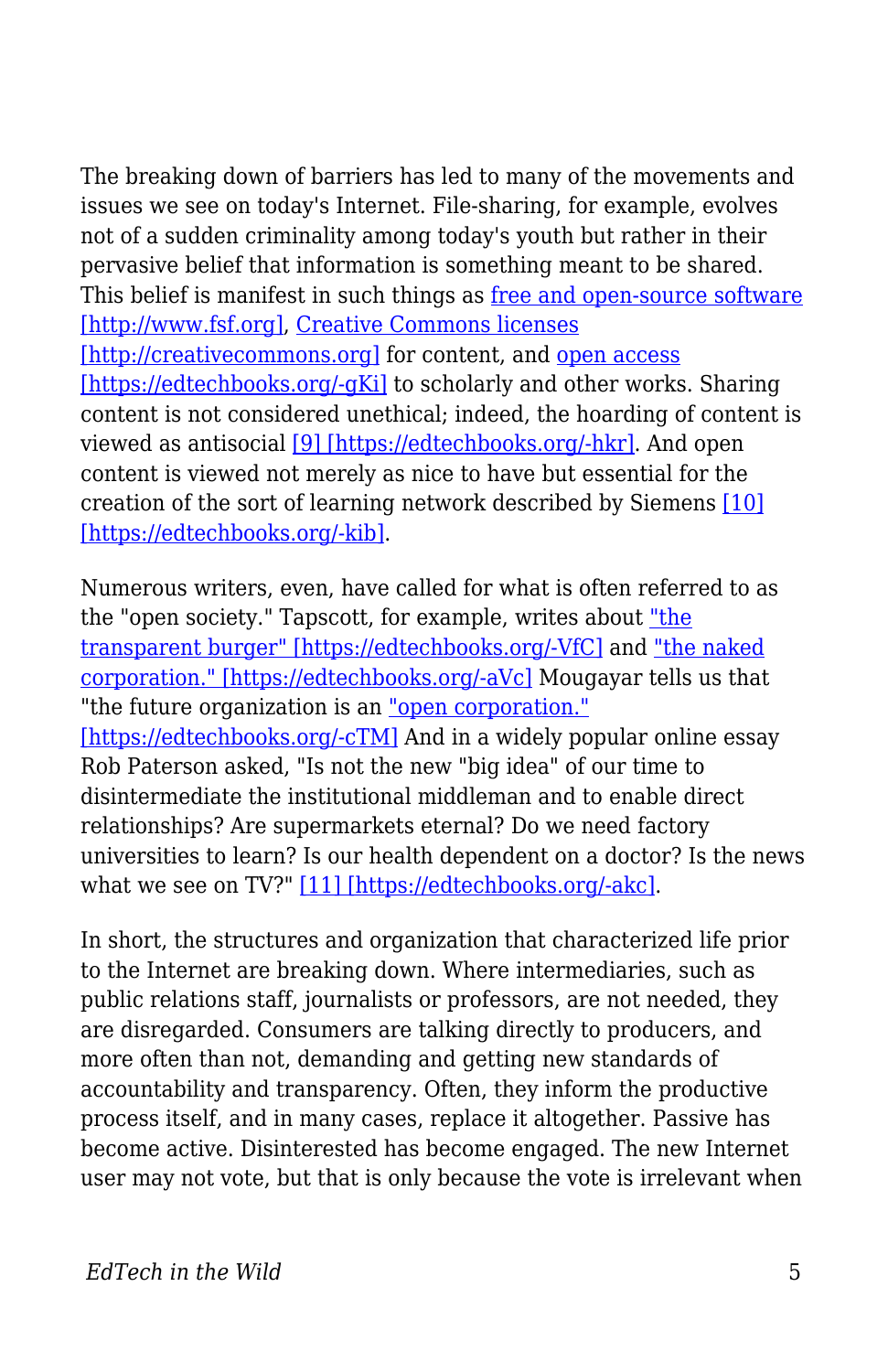you govern yourself

### **The Web 2.0**

The first sign that something was changing on the Web was the underground popularity of a site called *[LiveJournal](http://www.livejournal.com)* [\[http://www.livejournal.com\]](http://www.livejournal.com) and the very visible surge of interest in a site called *[Friendster](http://www.friendster.com)* [\[http://www.friendster.com\]](http://www.friendster.com). These sites, which came to be called "social networking sites," were rapidly emulated by such services as [Tribe \[http://www.tribe.net\]](http://www.tribe.net), [LinkedIn](http://www.linkedin.com) [\[http://www.linkedin.com\]](http://www.linkedin.com), [Google's Orkut \[http://www.orkut.com\],](http://www.orkut.com) [Flickr \[http://www.flickr.com\]](http://www.flickr.com), and [Yahoo 360 \[http://360.yahoo.com\]](http://360.yahoo.com). Writers conversant with the works of social network analysts, people like [Duncan J. Watts \[https://edtechbooks.org/-nZz\]](http://smallworld.columbia.edu/watts.html) and [Mark](http://www.wwnorton.com/catalog/spring02/004153.htm) [Buchanan \[https://edtechbooks.org/-tcu\]](http://www.wwnorton.com/catalog/spring02/004153.htm), for example, noticed that similar patterns existed in these online networks [\[12\]](http://www.shirky.com/writings/powerlaw_weblog.html) [\[https://edtechbooks.org/-EcZA\].](http://www.shirky.com/writings/powerlaw_weblog.html) Something was happening here.

What was happening was that major parts of the World Wide Web were acquiring the properties of communications networks, the sorts of networks found to exist (albeit on a much smaller scale) in the physical world. And that the Web itself was being transformed from what was called "the Read Web" to the ["Read-Write Web,"](http://www.authorama.com/we-the-media-3.html) [\[https://edtechbooks.org/-EHM\]](http://www.authorama.com/we-the-media-3.html) in accordance with [Tim Berners-Lee's](http://blogs.law.harvard.edu/lydon/2004/01/09#a477) [original vision \[https://edtechbooks.org/-FEv\].](http://blogs.law.harvard.edu/lydon/2004/01/09#a477) Proponents of this new, evolving Web began calling it Web 2.0 and in short order the trend became a movement.

"Enter Web 2.0, a vision of the Web in which information is broken up into "microcontent" units that can be distributed over dozens of domains. The Web of documents has morphed into a Web of data. We are no longer just looking to the same old sources for information. Now we're looking to a new set of tools to aggregate and remix microcontent in new and useful ways" [\[13\]](http://www.digital-web.com/articles/web_2_for_designers) [\[https://edtechbooks.org/-kCK\]](http://www.digital-web.com/articles/web_2_for_designers).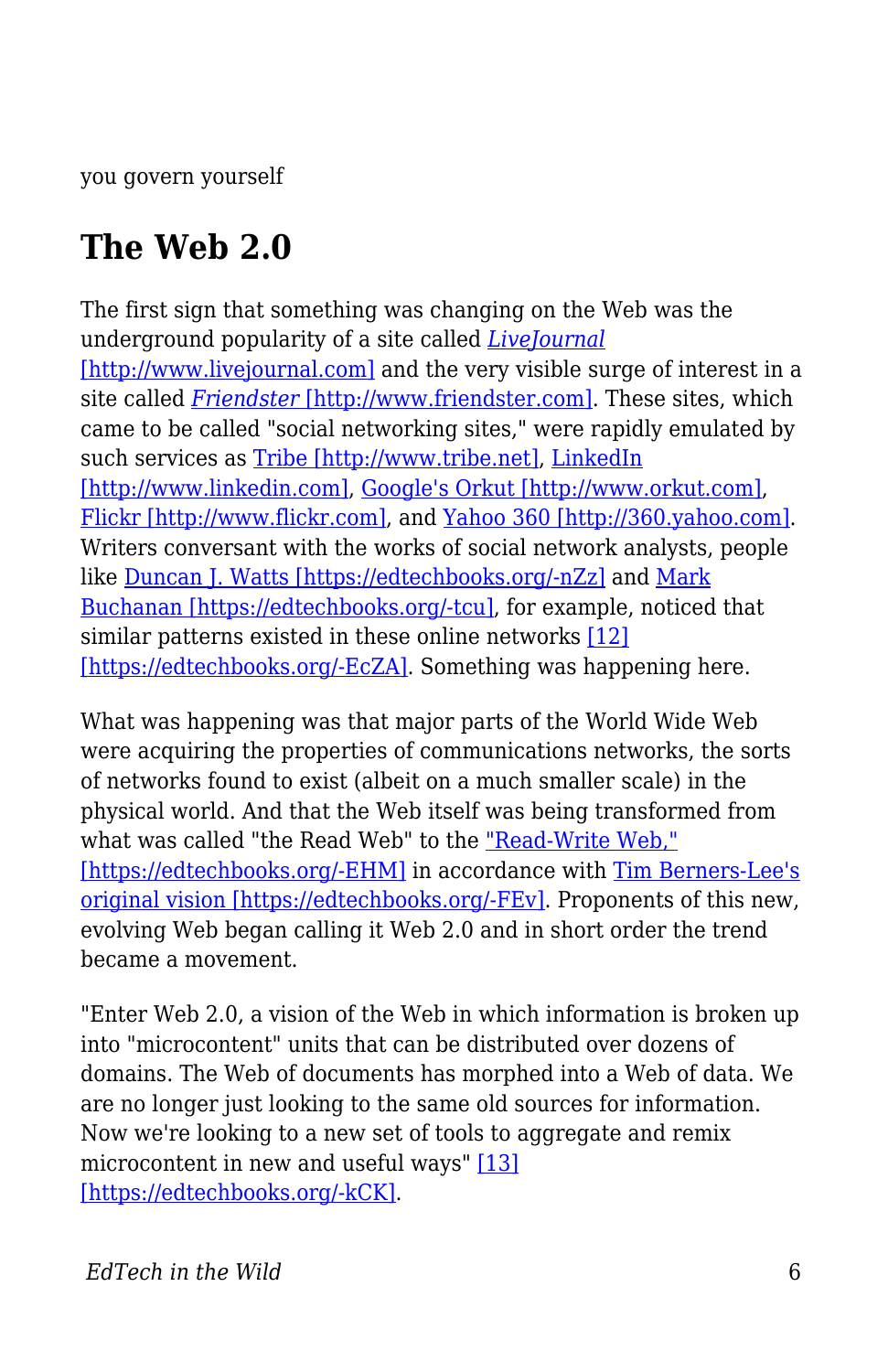In a nutshell, what was happening was that the Web was shifting from being a medium, in which information was transmitted and consumed, into being a platform, in which content was created, shared, remixed, repurposed, and passed along. And what people were doing with the Web was not merely reading books, listening to the radio or watching TV, but having a conversation, with a vocabulary consisting not just of words but of images, video, multimedia and whatever they could get their hands on. And this became, [a](http://www.downes.ca/cgi-bin/website/view.cgi?dbs=Article&key=1109302318)nd looked like, and behaved like, a [network \[https://edtechbooks.org/-Ikg\].](http://www.downes.ca/cgi-bin/website/view.cgi?dbs=Article&key=1109302318)

Nowhere is this clearer than in the world of blogging. In a few short years the blog went from a few idiosyncratic Web sites to something used by millions of people empowered by content creation tools such as [Blogger \[http://www.blogger.com\]](http://www.blogger.com) and [Wordpress](http://www.wordpress.org) [\[http://www.wordpress.org\].](http://www.wordpress.org) Even more importantly, these blogs were *connected* to each other through the mechanism of [RSS](http://www.xml.com/pub/a/2002/12/18/dive-into-xml.html) [\[https://edtechbooks.org/-RFIy\]](http://www.xml.com/pub/a/2002/12/18/dive-into-xml.html), a simple XML format that allows bloggers to send their content to a network of readers (called 'subscribers').

But it wasn't just blogging. Creating an online community became a snap with tools such as [Plone \[http://www.plone.org\]](http://www.plone.org) and [Drupal](http://www.drupal.org) [\[http://www.drupal.org\]](http://www.drupal.org). Moreover, using a collaborative writing tool called the [wiki \[https://edtechbooks.org/-NKt\]](http://wiki.org/wiki.cgi?WhatIsWiki) Jimmy Wales and a few thousand of his friends created a site called [Wikipedia](http://en.wikipedia.org/wiki/Main_Page) [\[https://edtechbooks.org/-nW\]](http://en.wikipedia.org/wiki/Main_Page), rendering Encyclopedia Britannica obsolete in the process. Others, using the free audio-recording tool [Audacity \[https://edtechbooks.org/-KVn\]](http://audacity.sourceforge.net), began recording their own talk and music; this, when combined with RSS, became [podcasting](http://en.wikipedia.org/wiki/Podcasting) [\[https://edtechbooks.org/-rZY\],](http://en.wikipedia.org/wiki/Podcasting) a rapidly rising phenomena that is transforming what we think about radio.

For all this technology, what is important to recognize is that the emergence of the Web 2.0 is not a technological revolution, it is a social revolution. "Here's my take on it: Web 2.0 is an attitude not a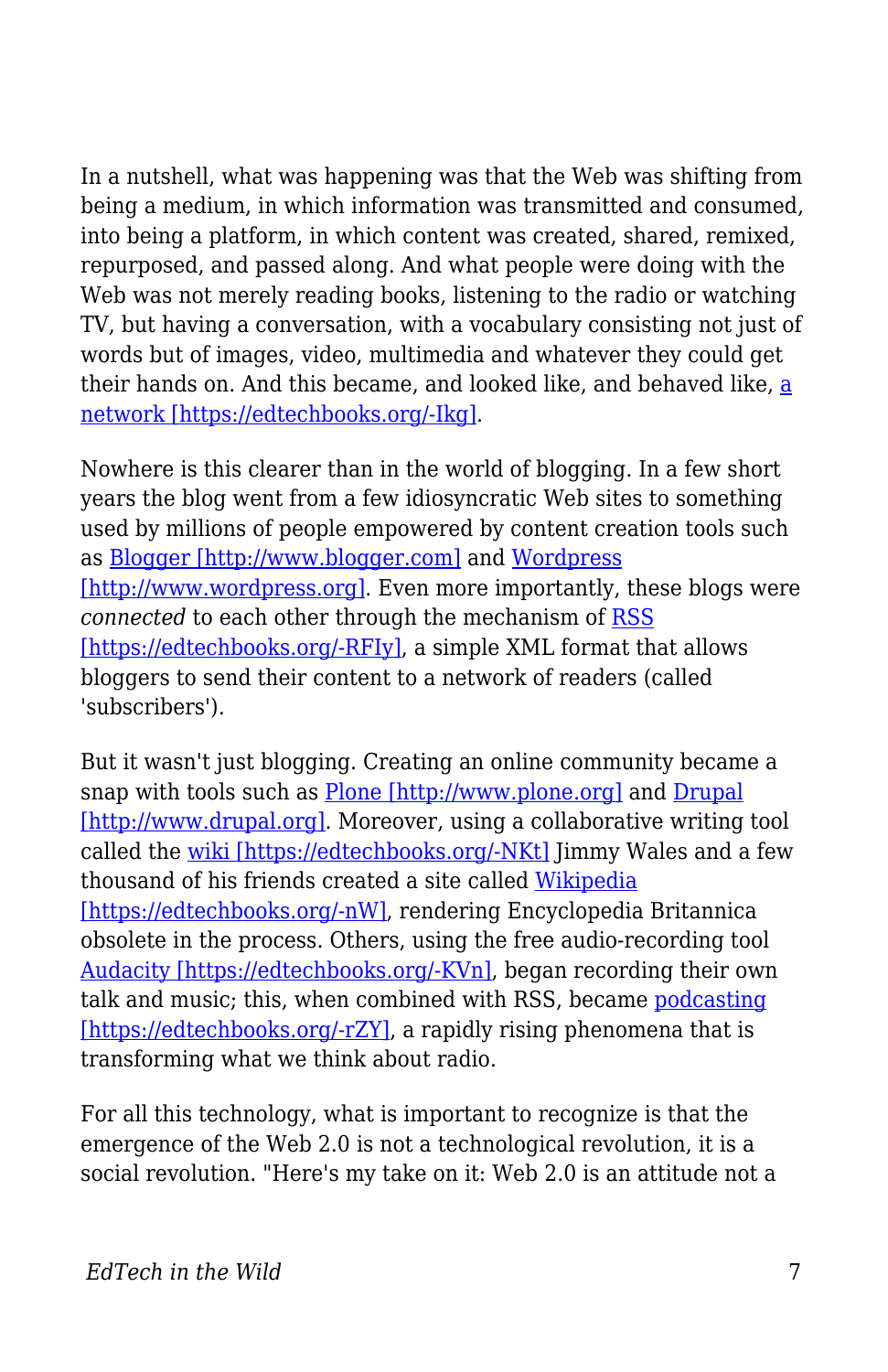technology. It's about enabling and encouraging participation through open applications and services. By open I mean technically open with appropriate APIs but also, more importantly, socially open, with rights granted to use the content in new and exciting contexts" [\[14\]](http://internetalchemy.org/2005/07/talis-web-20-and-all-that) [\[https://edtechbooks.org/-xpH\]](http://internetalchemy.org/2005/07/talis-web-20-and-all-that).

## **E-Learning 2.0**

In the world of e-learning, the closest thing to a social network is a community of practice, articulated and promoted by people such as [Etienne Wenger \[http://www.ewenger.com/theory\]](http://www.ewenger.com/theory) in the 1990s. According to Wenger, a community of practice is characterized by "a shared domain of interest" where "members interact and learn together" and "develop a shared repertoire of resources."

For the most part, though, what constituted "community" in online learning were artificial and often contrived "discussions" supported by learning management systems [\[15\] \[https://edtechbooks.org/-gvX\]](http://www.it.murdoch.edu.au/~sudweeks/papers/icier03.doc). These communities were typically limited to a given group of learners, such as a university class, had a fixed start and end-point, and while substantially better than nothing, rarely approached Wenger's theory.

That's not to say no communities of practice were forming. There were some attempts to foster them, as for example [MuniMall](http://www.munimall.net) [\[http://www.munimall.net\]](http://www.munimall.net), directed toward the municipal governance sector, and [PEGGasus \[http://www.peggasus.ca\]](http://www.peggasus.ca), directed toward engineers and geophysicists. Moreover, as commentator [Erin Brewer](http://www.downes.ca/cgi-bin/page.cgi?post=25) [\[https://edtechbooks.org/-oBn\]](http://www.downes.ca/cgi-bin/page.cgi?post=25) has noted, places on the Internet like Yahoo! Groups have become a locus for community learning activities. But in general, the uptake has been slow, and the support from traditional institutions almost nonexistent.

Educators began to notice something different happening when they began to use tools like wikis and blogs in the classroom a couple of years ago. All of a sudden, instead of discussing pre-assigned topics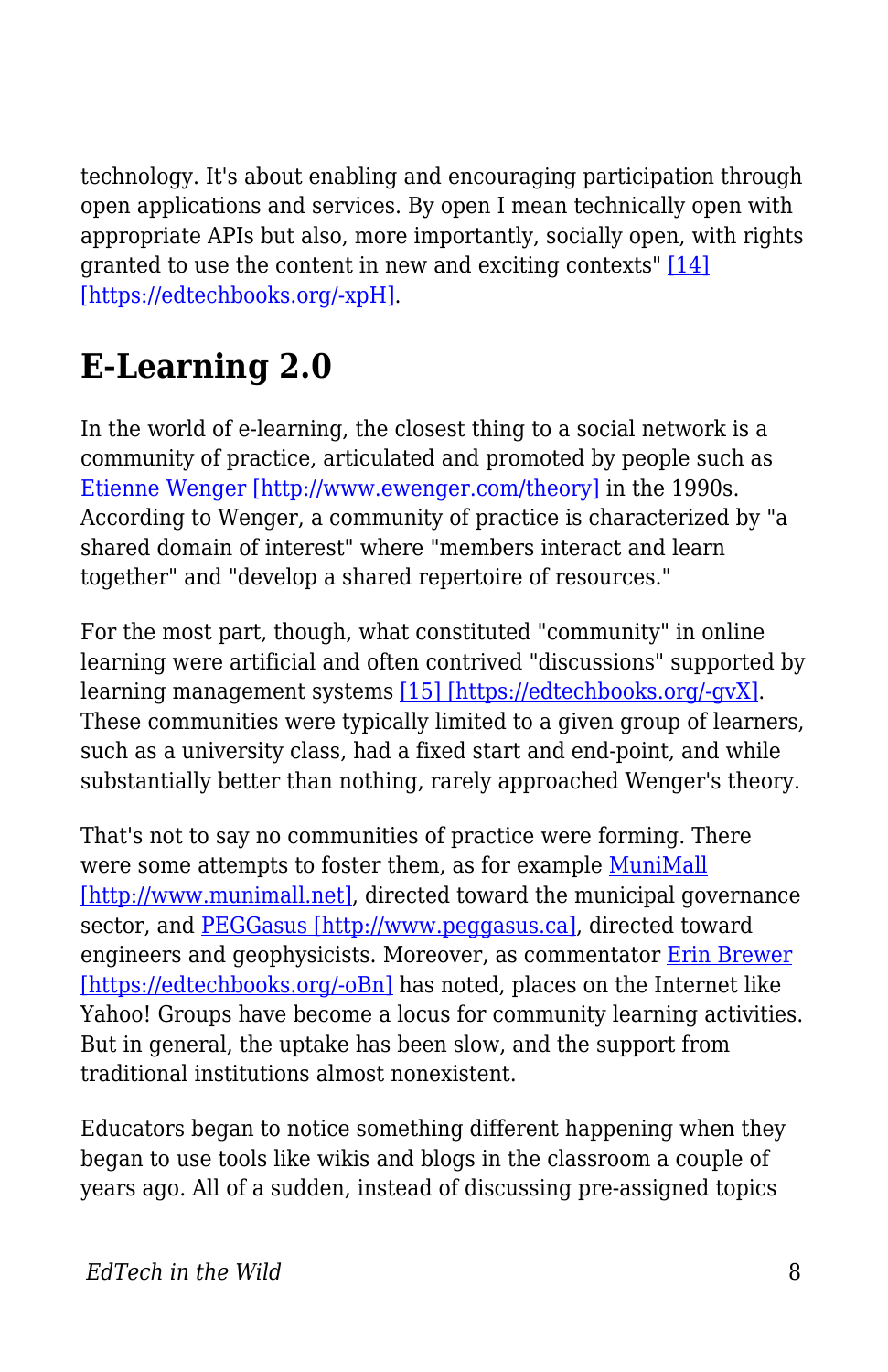with their classmates, students found themselves discussing a wide range of topics with peers worldwide. Imagine the astonishment, for example, when, after writing a review of a circus she had viewed, a Grade 5 student received a response from one of the performers [\[16\]](http://www.educause.edu/pub/er/erm04/erm0450.asp) [\[https://edtechbooks.org/-Ctk\]](http://www.educause.edu/pub/er/erm04/erm0450.asp). In a very short time, blogs were used for a wide variety of purposes in [education](http://www.edtechpost.ca/gems/matrix2.gif) [\[https://edtechbooks.org/-Ts\]](http://www.edtechpost.ca/gems/matrix2.gif); an [educational bloggers' network](http://www.ebn.weblogger.com%22) [\[https://edtechbooks.org/-YrPd\]](http://www.ebn.weblogger.com%22) formed and by this year thousands of teachers were encouraging their students to blog.

Blogging is very different from traditionally assigned learning content. It is much less formal. It is written from a personal point of view, in a personal voice. Students' blog posts are often about something from their own range of interests, rather than on a course topic or assigned project. More importantly, what happens when students blog, and read reach others' blogs, is that a network of interactions forms-much like a social network, and much like Wenger's community of practice.

It's not just blogging. Educators have also taken an interest in podcasting. Some have started broadcasting, such as at McMaster, where engineering professors now host an online show [\[17\]](http://www.thewhir.com/find/articlecentral/story.asp?recordid=1273) [\[https://edtechbooks.org/-QFP\]](http://www.thewhir.com/find/articlecentral/story.asp?recordid=1273).

"We're talking to the download generation," said Peter Smith, associate dean, Faculty of Engineering. "Why not have the option to download information about education and careers the same way you can download music? It untethers content from the Web and lets students access us at their convenience." Moreover, using an online service such as [Odeo \[http://www.odeo.com\],](http://www.odeo.com) [Blogomatrix Sparks](http://www.blogmatrix.com/products_main) [\[https://edtechbooks.org/-UNc\],](http://www.blogmatrix.com/products_main) or even simply off-the-shelf software, students can create their own [podcasts \[http://podcast.fdfz.cn\].](http://podcast.fdfz.cn)

What happens when online learning ceases to be like a medium, and becomes more like a platform? What happens when online learning software ceases to be a type of content-consumption tool, where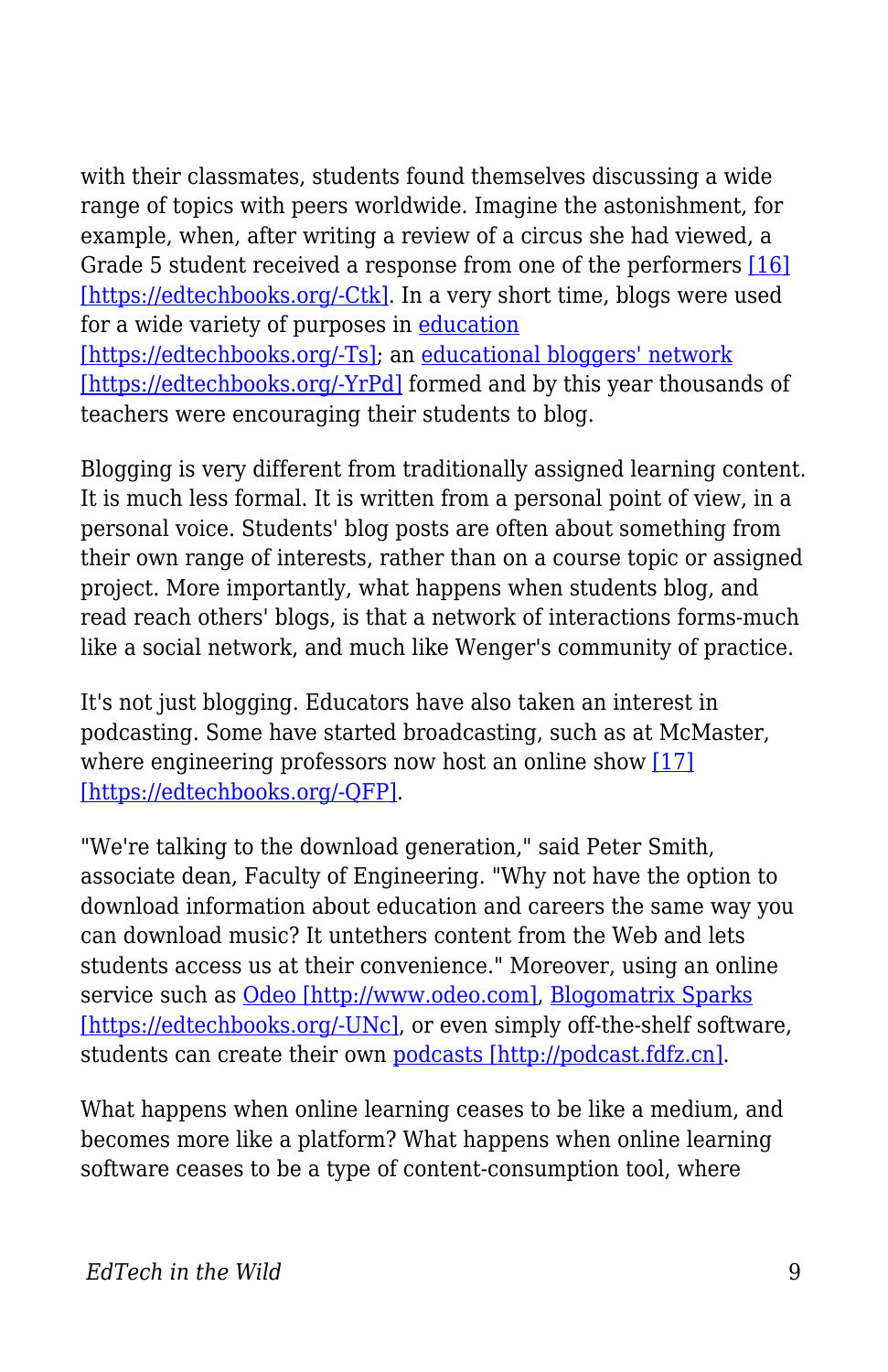learning is "delivered," and becomes more like a content-authoring tool, where learning is created? The model of e-learning as being a type of content, produced by publishers, organized and structured into courses, and consumed by students, is turned on its head. Insofar as there is content, it is used rather than read— and is, in any case, more likely to be produced by students than courseware authors. And insofar as there is structure, it is more likely to resemble a language or a conversation rather than a book or a manual.

The e-learning application, therefore, begins to look very much like a blogging tool. It represents one node in a web of content, connected to other nodes and content creation services used by other students. It becomes, not an institutional or corporate application, but a personal learning center, where content is reused and remixed according to the student's own needs and interests. It becomes, indeed, not a single application, but a collection of interoperating applications—an environment rather than a system.

It also begins to look like a personal portfolio tool [\[18\]](http://eport2.cgc.maricopa.edu) [\[http://eport2.cgc.maricopa.edu\].](http://eport2.cgc.maricopa.edu) The idea here is that students will have their own personal place to create and showcase their own work. Some e-portfolio applications, such as ELGG, have already been created. IMS Global as put together an e-portfolio specification [\[19\]](http://www.imsglobal.org/ep) [\[http://www.imsglobal.org/ep\]](http://www.imsglobal.org/ep). "The portfolio can provide an opportunity to demonstrate one's ability to collect, organize, interpret and reflect on documents and sources of information. It is also a tool for continuing professional development, encouraging individuals to take responsibility for and demonstrate the results of their own learning" [\[20\] \[https://edtechbooks.org/-jND\].](http://www.eife-l.org/portfolio)

This approach to learning means that learning content is created and distributed in a very different manner. Rather than being composed, organized and packaged, e-learning content is syndicated, much like a blog post or podcast. It is aggregated by students, using their own personal [RSS reader \[http://www.bloglines.com\]](http://www.bloglines.com) or some similar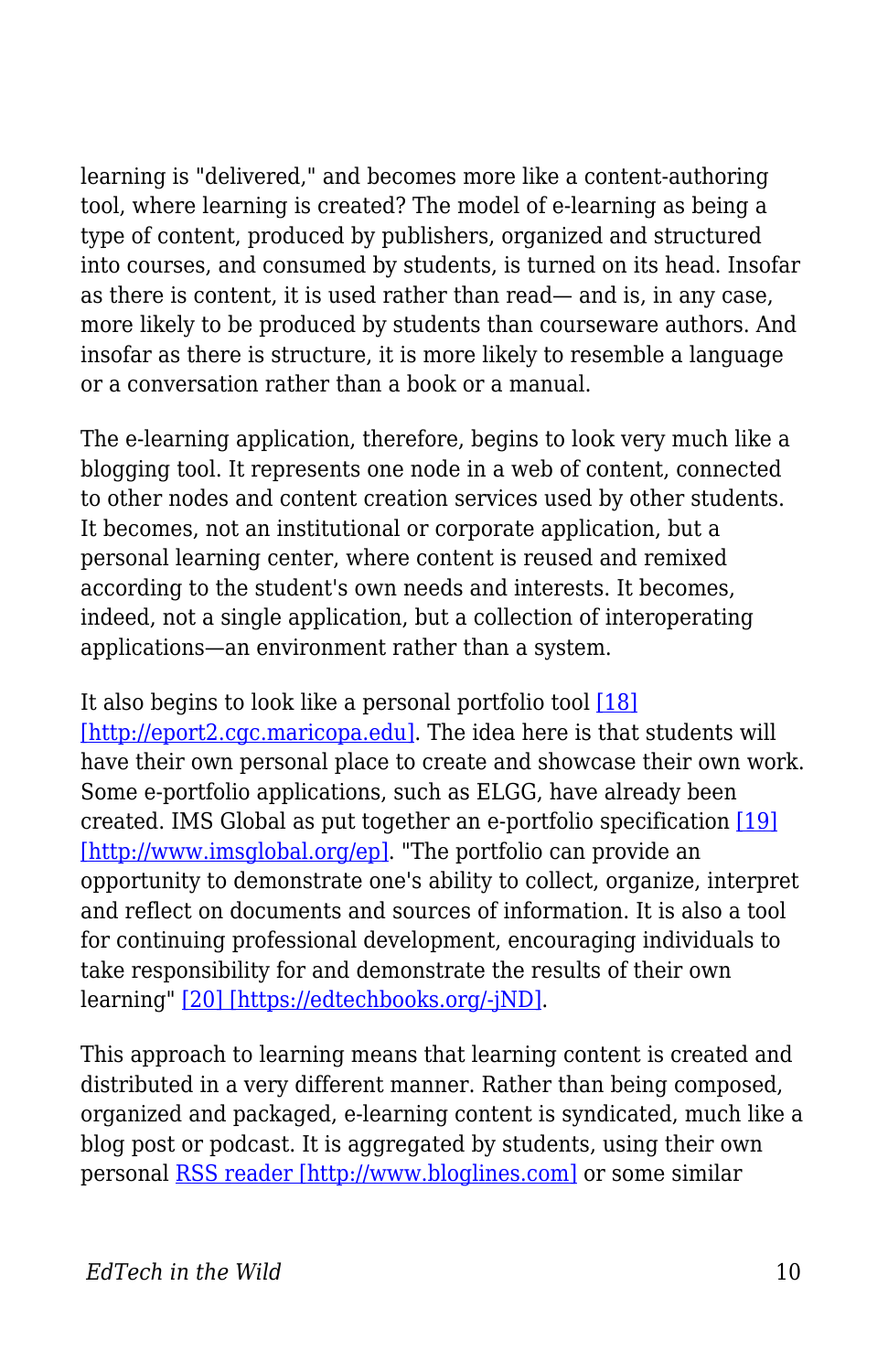application. From there, it is remixed and repurposed with the student's own individual application in mind, the finished product being fed forward to become fodder for some other student's reading and use.

More formally, instead of using enterprise learning-management systems, educational institutions expect to use an interlocking set of open-source applications. Work on such a set of applications has begun in a number of quarters, with the [E-Learning Framework](http://www.elframework.org) [\[http://www.elframework.org\]](http://www.elframework.org) defining a set of common applications and the newly formed [e-Framework for Education and Research](http://www.e-framework.org) [\[http://www.e-framework.org\]](http://www.e-framework.org) drawing on an international collaboration. While there is still an element of content delivery in these systems, there is also an increasing recognition that learning is becoming a creative activity and that the appropriate venue is a platform rather than an application.

In the future it will be more widely recognized that the learning comes not from the design of learning content but in how it is used. Most e-learning theorists are already there, and are exploring how learning content-whether professionally authored or created by students— can be used as the basis for learning activities rather than the conduit for learning content.

A great amount of work is being done, for example, in educational gaming and simulations. Theorists such as Seymour Papert, James Paul Gee, Clark Aldrich, and Marc Prensky have all touted the efficacy of games.

Papert writes, "The most important learning skills that I see children getting from games are those that support the empowering sense of taking charge of their own learning. And the learner taking charge of learning is antithetical to the dominant ideology of curriculum design" [\[21\] \[https://edtechbooks.org/-UXV\]](http://www.papert.org/articles/Doeseasydoit.html). This is most evidenced when learners engage not only in playing, but in the design, of games. In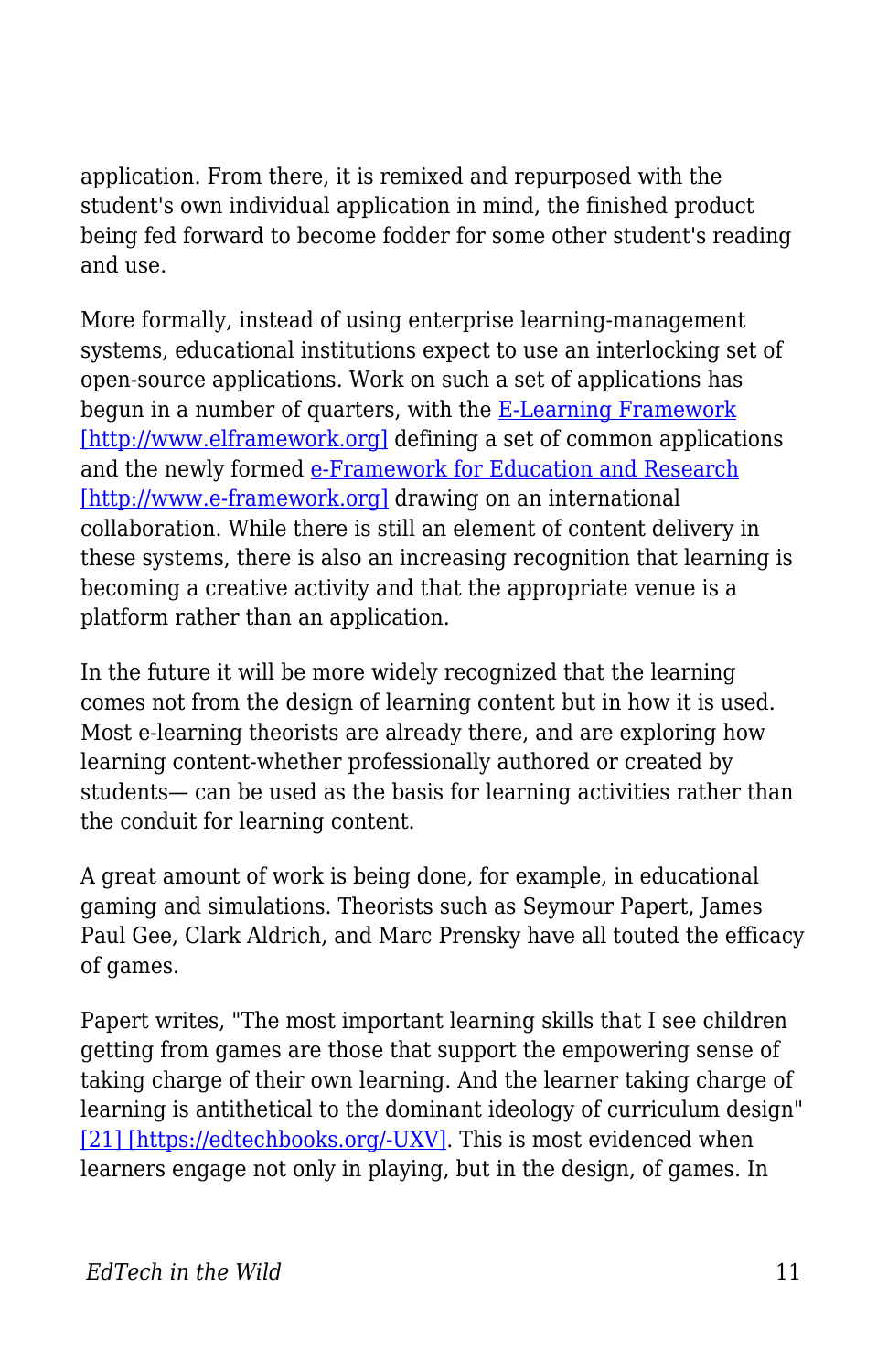the gaming world this practice is widely recognized and encouraged—game "modding" allows players to make the game their own. [\[22\] \[https://edtechbooks.org/-Hzm\]](http://www.hollywoodreporter.com/thr/columns/tech_reporter_display.jsp?vnu_content_id=1000484956).

Where games encourage learning is through the provision of what a student needs to know in a context where it will be immediately used. As Gee recommends, "Words are only meaningful when they can be related to experiences," said Gee. If I say "I spilled the coffee," this has a different meaning depending on whether I ask for a broom or a mop. You cannot create that context ahead of time— it has to be part of the experience. And in just the same way, the science text doesn't make any sense to someone who has not done any science (though it makes a great deal of sense to an experienced scientist)" [\[23\]](http://www.downes.ca/cgi-bin/website/view.cgi?dbs=Article&key=1079385148) [\[https://edtechbooks.org/-Zsp\]](http://www.downes.ca/cgi-bin/website/view.cgi?dbs=Article&key=1079385148).

A similar motivation underlies the rapidly rising domain of mobile learning [\[24\] \[https://edtechbooks.org/-vLv\]—](https://edtechbooks.org/%5Bhttp:/ferl.becta.org.uk/display.cfm?page=65&catid=192&resid=5194&printable=1%22)for after all, were the context in which learning occurs not important, it would not be useful or necessary to make learning mobile. Mobile learning offers not only new opportunities to create but also to connect. As Ellen Wagner and Bryan Alexander note, mobile learning "define(s) new relationships and behaviors among learners, information, personal computing devices, and the world at large" [\[25\] \[https://edtechbooks.org/-fek\]](http://www.educause.edu/apps/er/erm05/erm0532.asp).

As this trend progresses, we find ourselves in a world characterized by the phrase "ubiquitous computing." "Where virtual reality puts people inside a computer-generated world, ubiquitous computing forces the computer to live out here in the world with people" [\[26\]](http://www.ubiq.com/hypertext/weiser/UbiHome.html) [\[https://edtechbooks.org/-PgY\]](http://www.ubiq.com/hypertext/weiser/UbiHome.html). The "Father of ubiquitous computing," Mark Weiser, compares computing of the future to writing. "Today this technology is ubiquitous in industrialized countries. Not only do books, magazines and newspapers convey written information, but so do street signs, billboards, shop signs and even graffiti" [\[27\]](http://www.ubiq.com/hypertext/weiser/SciAmDraft3.html) [\[https://edtechbooks.org/-KmH\].](http://www.ubiq.com/hypertext/weiser/SciAmDraft3.html)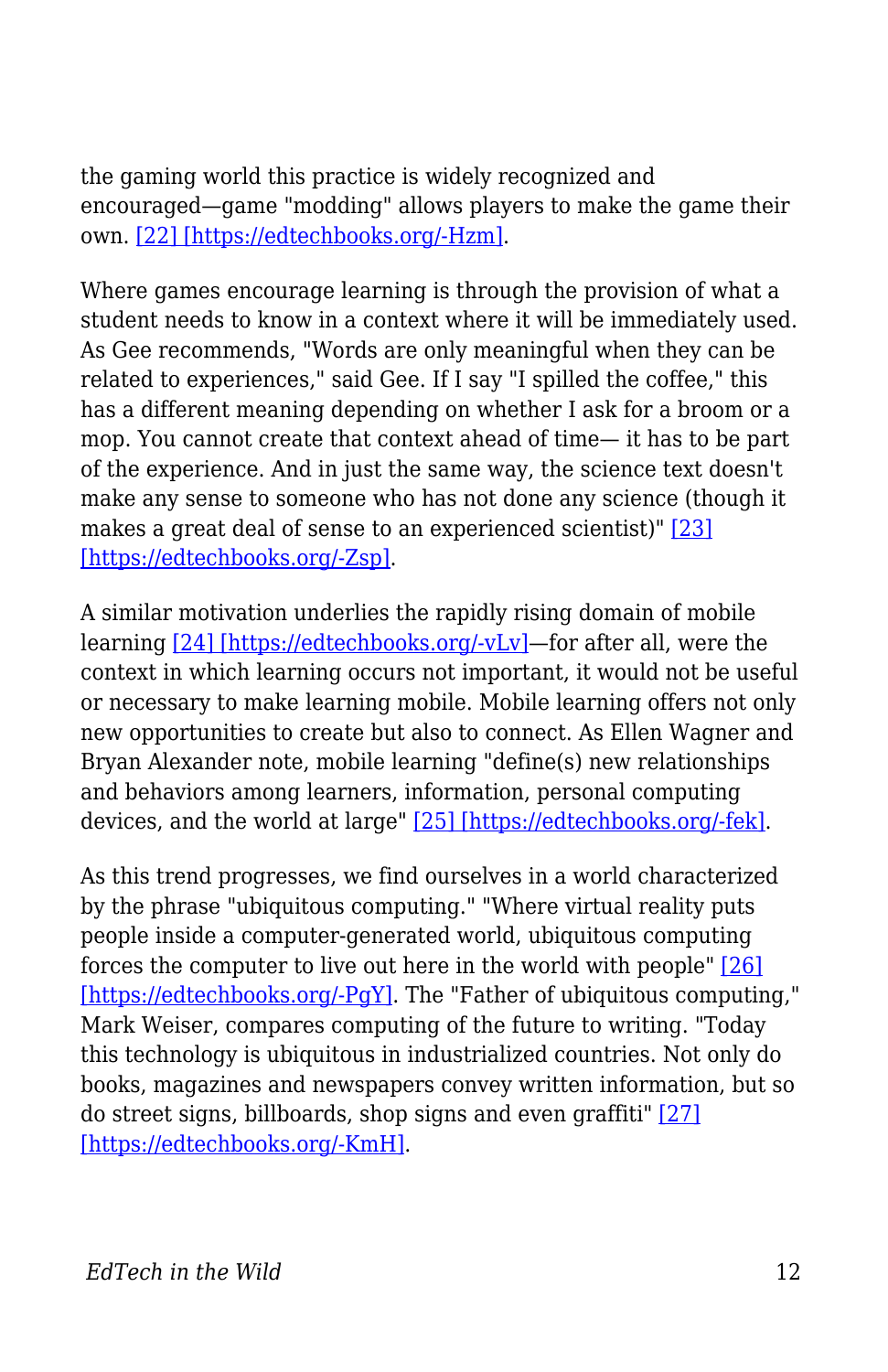In the world of learning, what this means is having learning available no matter what you are doing. Jay Cross captures this idea in the concept of "workflow learning." Sam Adkins writes, workflow learning is "a deep integration with enterprise applications assembled from Web Services into composite applications" with "task and work support fused into the aggregated business processes that make up the real-time workflow" and supported by "contextual collaboration with people and systems" and "design and modification achieved by modeling and simulation" [\[28\] \[https://edtechbooks.org/-JoF\].](http://www.Internettime.com/workflow/intro_wfl.htm)

Of course, there is no reason to expect that this form of learning would be restricted to the workplace. Learning integrates into every aspect of our lives, from daily household chores to arts and culture. Learning and living, it could be said, will eventually merge. The challenge will not be in how to learn, but in how to use learning to create something more, to communicate.